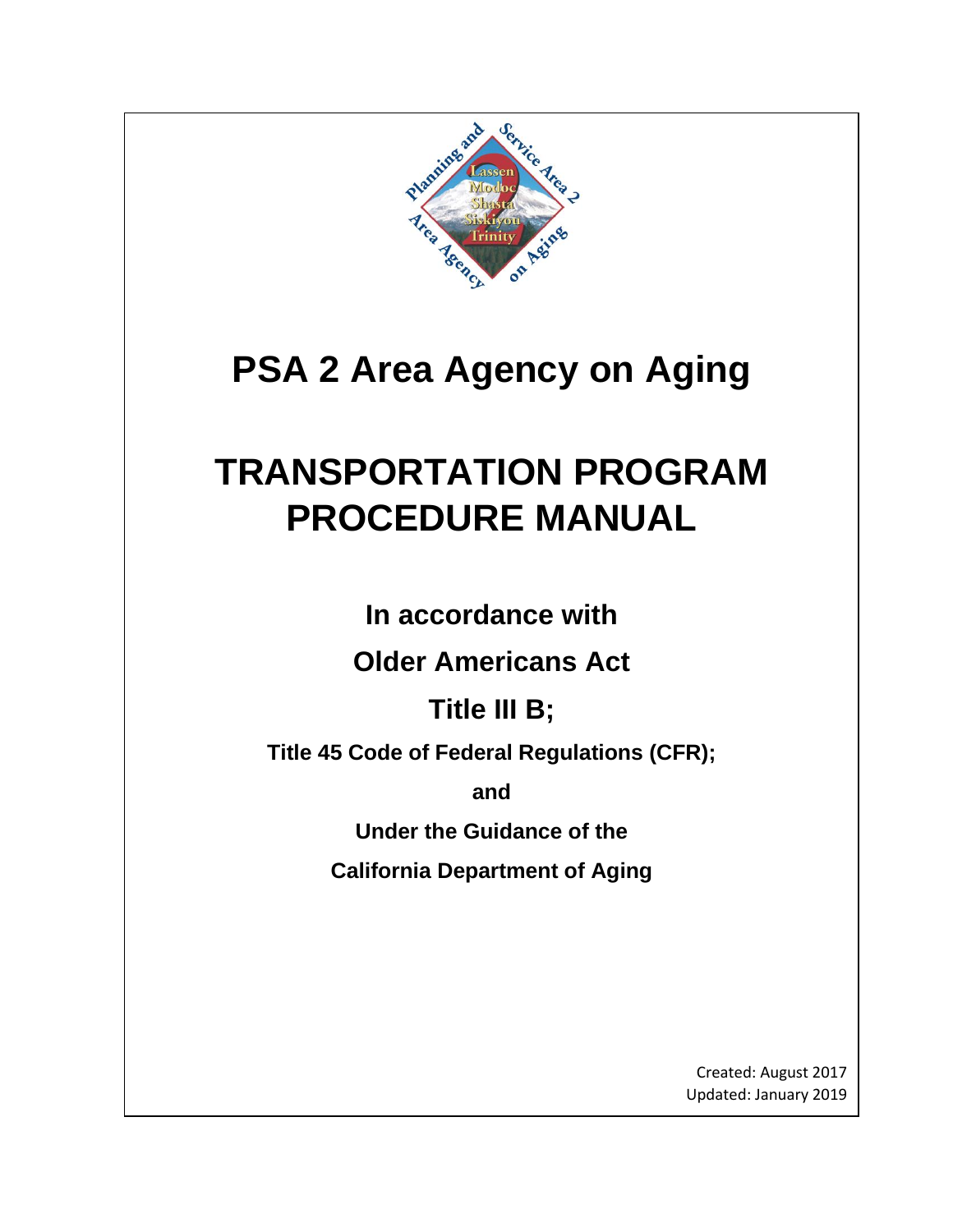Introduction

The following manual provides instruction and direction on the operation of a Title III B Transportation Program as contracted with PSA 2 Area Agency on Aging (PSA 2 AAA).

Transportation is defined by the California Department of Aging as, "Transportation from one location to another. Does not include any other activity. May include travel vouchers and transit passes." One unit of service is measured as a (1) One-Way Trip.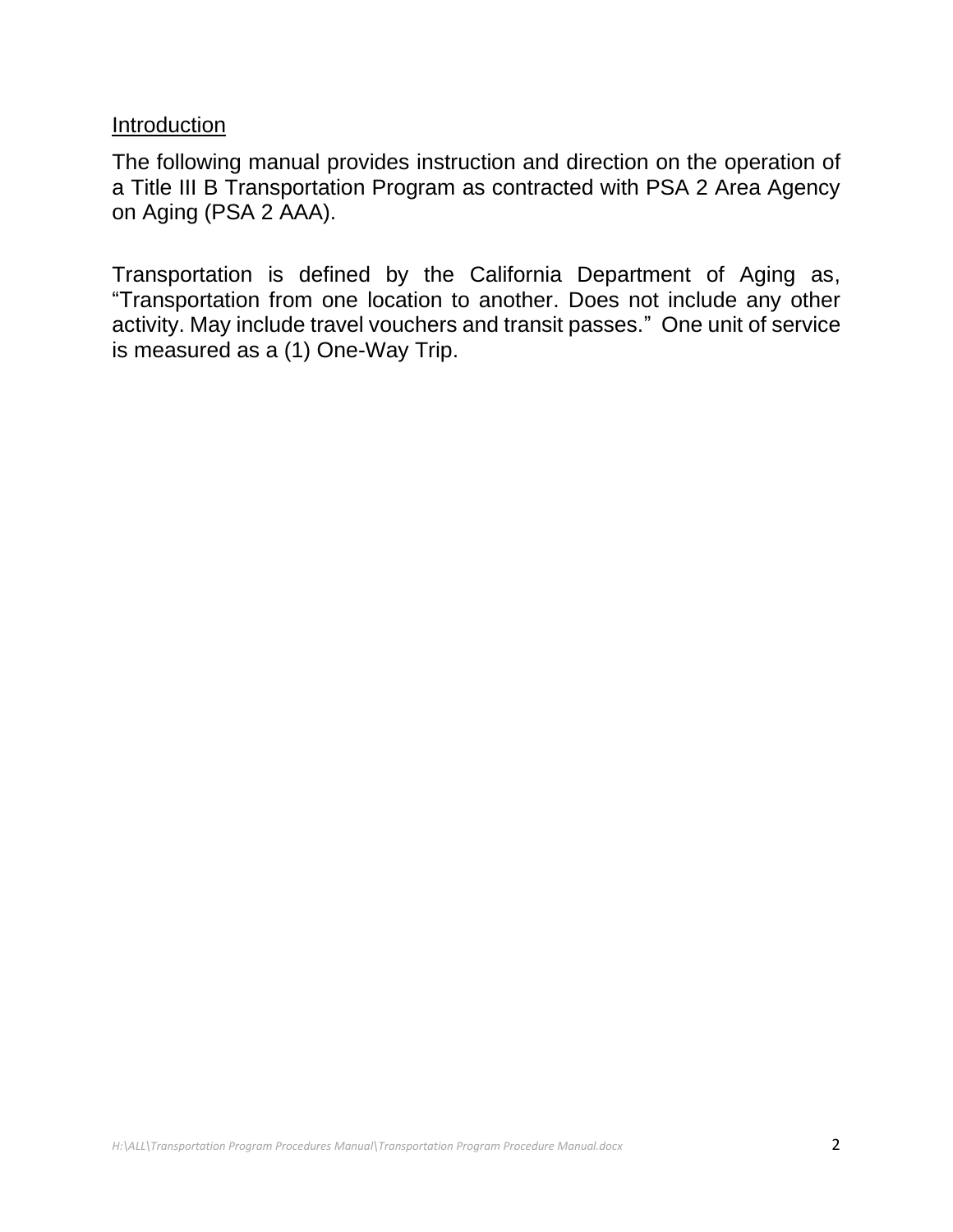### Table of Contents

| <b>Older Americans Act Requirements</b>                          | 4 |
|------------------------------------------------------------------|---|
| <b>General Responsibilities of Title III B Service Providers</b> | 4 |
| Voucher Transportation Program Requirements                      | 5 |
| Determining Transportation Client Eligibility                    | 6 |
| Additional III B Transportation Program Requirements             | 6 |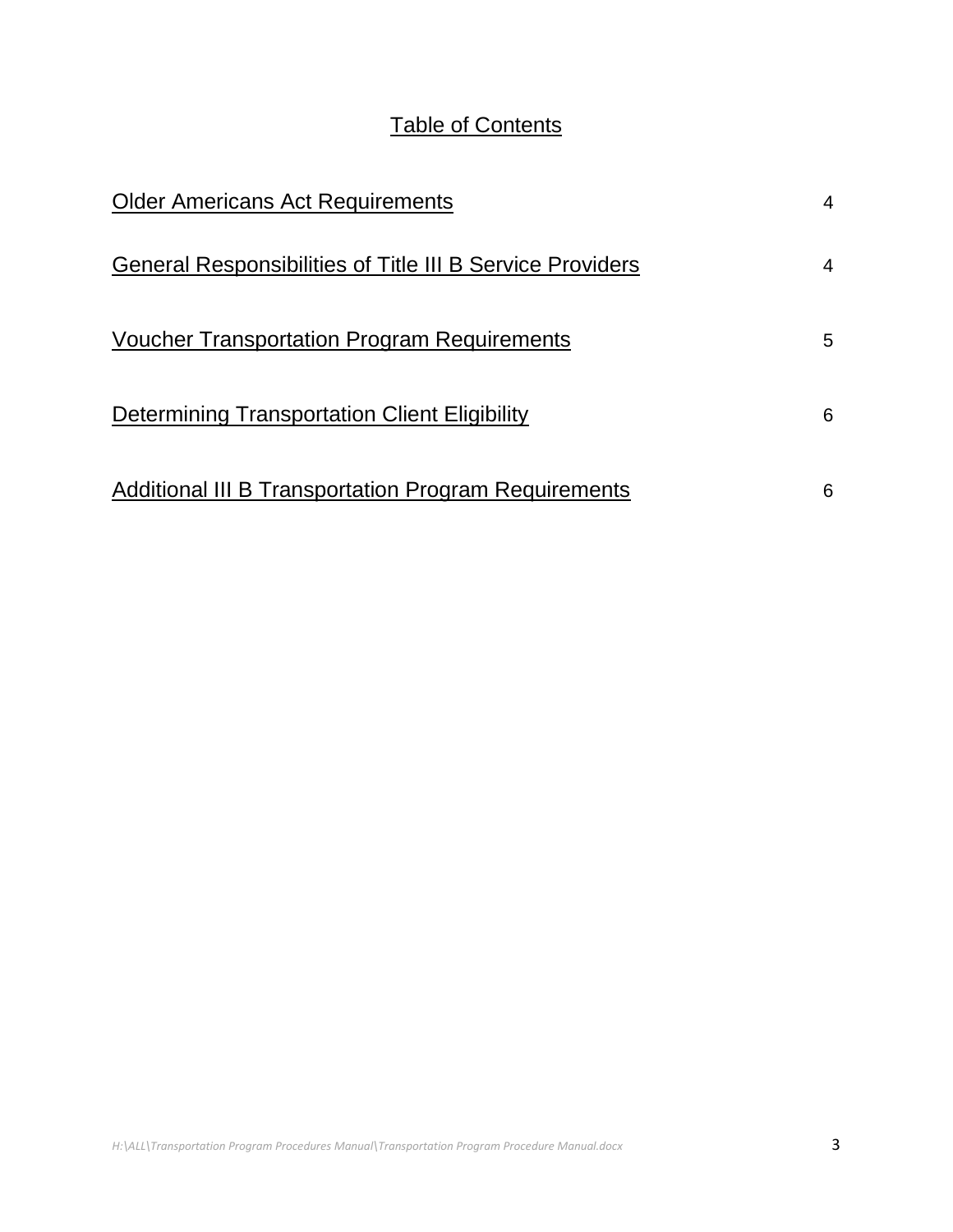#### Older Americans Act Requirements

The Older Americans Act, Title III, Part B, instructs that transportation services are designed to facilitate access to supportive services or nutrition services, and services provided by an area agency on aging, in conjunction with local transportation service providers, public transportation agencies, and other local government agencies, that result in increased provision of such transportation services for older individuals.

#### General Responsibilities of Title III B Service Providers

Service Providers shall:

- (a) Provide PSA 2 AAA, in a timely manner, with statistical and other information which PSA 2 AAA requires in order to meet its planning, coordination, evaluation and reporting requirements established
	- 1) PSA 2 AAA Reporting Timeline is incorporated in this procedure by reference
	- 2) Service Providers shall count each one-way trip as one unit of service and shall, on a monthly or quarterly basis, provide a SAMS generated Agency Summary Report which summarizes in aggregate form, the number of units of service provided to transportation program participants
- (b) Specify how the provider intends to satisfy the service needs of low-income minority individuals in the area served, including attempting to provide services to low-income minority older persons in the population serviced by the provider
- (c) Provide recipients with an opportunity to contribute to the cost of the service as provided in Sec. 1321.67 [45 CFR]
- (d) With the consent of the older person, or his or her representative, bring to the attention of the appropriate officials for follow-up, conditions or circumstances which place the older person, or the household of the older person, in imminent danger
- (e) Where feasible and appropriate, make arrangements for the availability of services to older persons in weather related emergencies
- (f) Assist participants in taking advantage of benefits under other programs; and
- (g) Assure that all services funded under this part are coordinated with other appropriate services in the community, and that these services do not constitute an unnecessary duplication of services provided by other sources.

Coordination of resources can be accomplished in a number of ways, such as partnering with community agencies that provide transportation services, pooling various transportation resources, and facilitating cost-sharing arrangements. The business community may also be engaged in these efforts since many private operators that provide shuttle, curb-to-curb, and other transportation services to older persons are sustained through fare-based payment systems. Another excellent approach is ride sharing that includes working out a financial agreement to have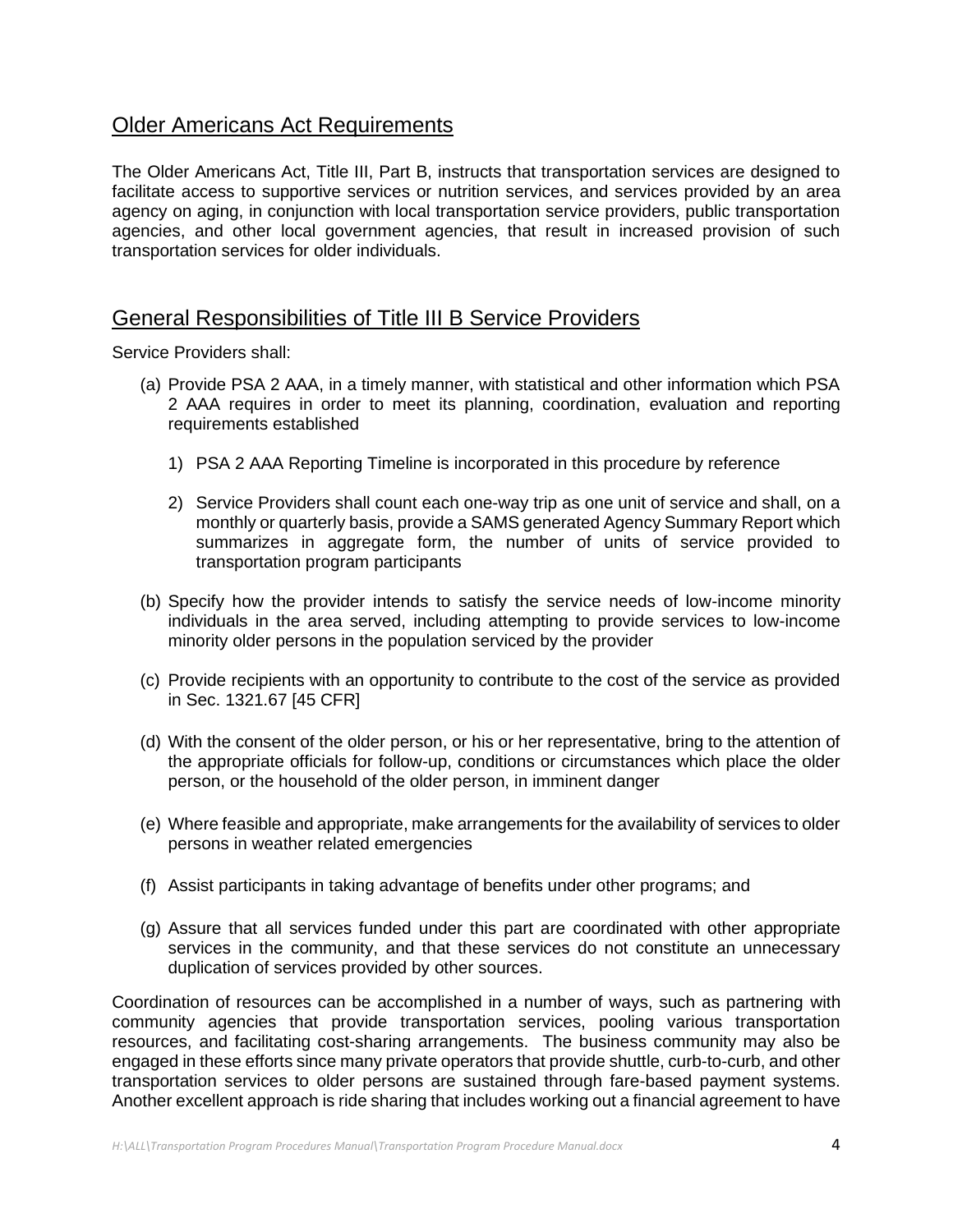a transportation operator pick up seniors living in the same neighborhoods and take them to and from destinations along the vehicle's route.

Federal cost principles allow program to share costs with other programs and organizations as long as each program pays its fair share of costs in accordance with the benefits received. Program costs must be reasonable, necessary, and allocable. Any compensation received as a result of sharing vehicles purchased with Older Americans Act funds should be reported to PSA 2 AAA as Non-Matching Contributions.

The Program is encouraged to maximize the use of its vehicles. Such creativity can help address many transportation issues that local communities face on a daily basis. It can also contribute to the building of an overall comprehensive and coordinated system of services in the service area.

#### Voucher Transportation Program Requirements

Title III B Transportation is a non-registered service and assessment of program participants is not required to confirm program eligibility. However, the program must maintain written procedures for the following:

- (a) Determining client eligibility
- (b) Documenting the participant's name and number of vouchers provided
- (c) Reasoning/Justification for utilizing the Dial-a-Ride transportation voucher system
- (d) Documenting how many vouchers were used; for example, the Dial-a-Ride provider could collect III B Transportation vouchers and turn them in to the service provider on a monthly basis
- (e) Meeting insurance requirements. Please keep in mind that the III B Transportation program service provider's contract with PSA 2 AAA maintains certain Auto Liability insurance requirements and they must be met by the Dial-a-Ride provider.
- (f) Developing a Memorandum of Understanding (MOU) between the III B Transportation program service provider and the Dial-a-Ride provider.
	- 1) The MOU is considered a vendor contract and should include a pricing agreement. The III B Transportation program service provider is purchasing a one-way trip from the Dial-a-Ride provider and the pricing agreement should state how many service units (vouchers) will be purchased during the term of the MOU (agreement).
	- 2) The MOU should also include requiring the Dial-a-Ride provider to furnish the III B Transportation program with a copy of its insurance certificate, naming the program as Certificate Holder and Additional Insured.
	- 3) A copy of the MOU must be submitted to PSA 2 AAA once it is finalized.

PSA 2 AAA will verify that these terms and conditions have been met during its annual monitoring.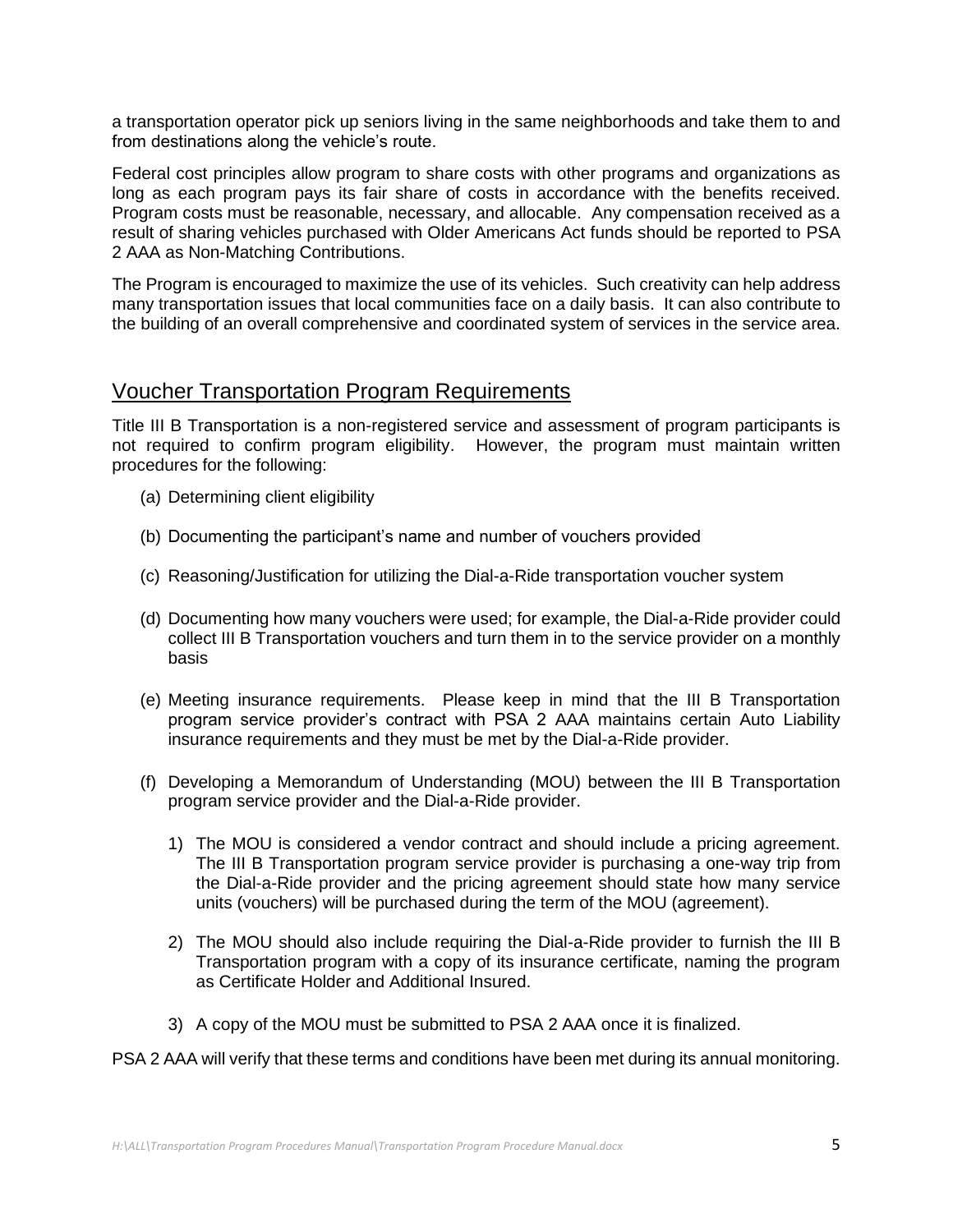#### Determining Transportation Client Eligibility

- (a) The program may check ID to verify age as the sole eligibility requirement for the transportation program is that the eligible senior is 60 years of age or older
- (b) The program should develop its own written policy to verify the age of program participants
- (c) The program may request verification of age from only those participants who do not appear to reach the age requirement to qualify for the program and to avoid potential accusations of age discrimination.
- (d) The program will not be expected to document the date of birth or any other information obtained from the ID. The request for ID is only to be used for the purpose of verifying the older adult is 60 years of age or older
- (e) The program intake form may include a check box that indicates the participant has selfidentified or provided some form of identification that verifies the senior is 60 or older
- (f) The program must be respectful of the participant's reluctance to provide a copy of a photo ID or disclosing confidential information on an intake form to avoid identity theft (however, that is not to say a program cannot ask a potential participant to show their ID prior to receiving services)

### Additional III B Transportation Program Requirements

In addition, the III B Transportation Program service provider shall ensure that the following requirements are met:

- (a) Insurance policies must include five hundred thousand (\$500,000) for Liability; five hundred thousand (\$500,000) Bodily Injury or Death; one hundred thousand (\$100,000) property damage, one occurrence.
- (b) Maintain an up-to-date Desk Procedures Manual set up to allow for transportation staff to complete the duties of Transportation Manager/ Coordinator, Driver, etc.
- (c) Outreach activities are conducted to promote the service
- (d) Provide publishing credit to PSA 2 AAA on outreach materials for program funding support
- (e) Ensure services are accessible to handicapped persons
- (f) Provide program participants with an opportunity to evaluate the program at least quarterly
- (g) Provide program participants the opportunity to voluntarily contribute to the program
- (h) Maintain written policy on Grievance Procedures. Program participants must be informed of the Grievance Process, whether by handout or posting in a conspicuous location.
- (i) Maintain written agreements with other agencies/services as coordinated